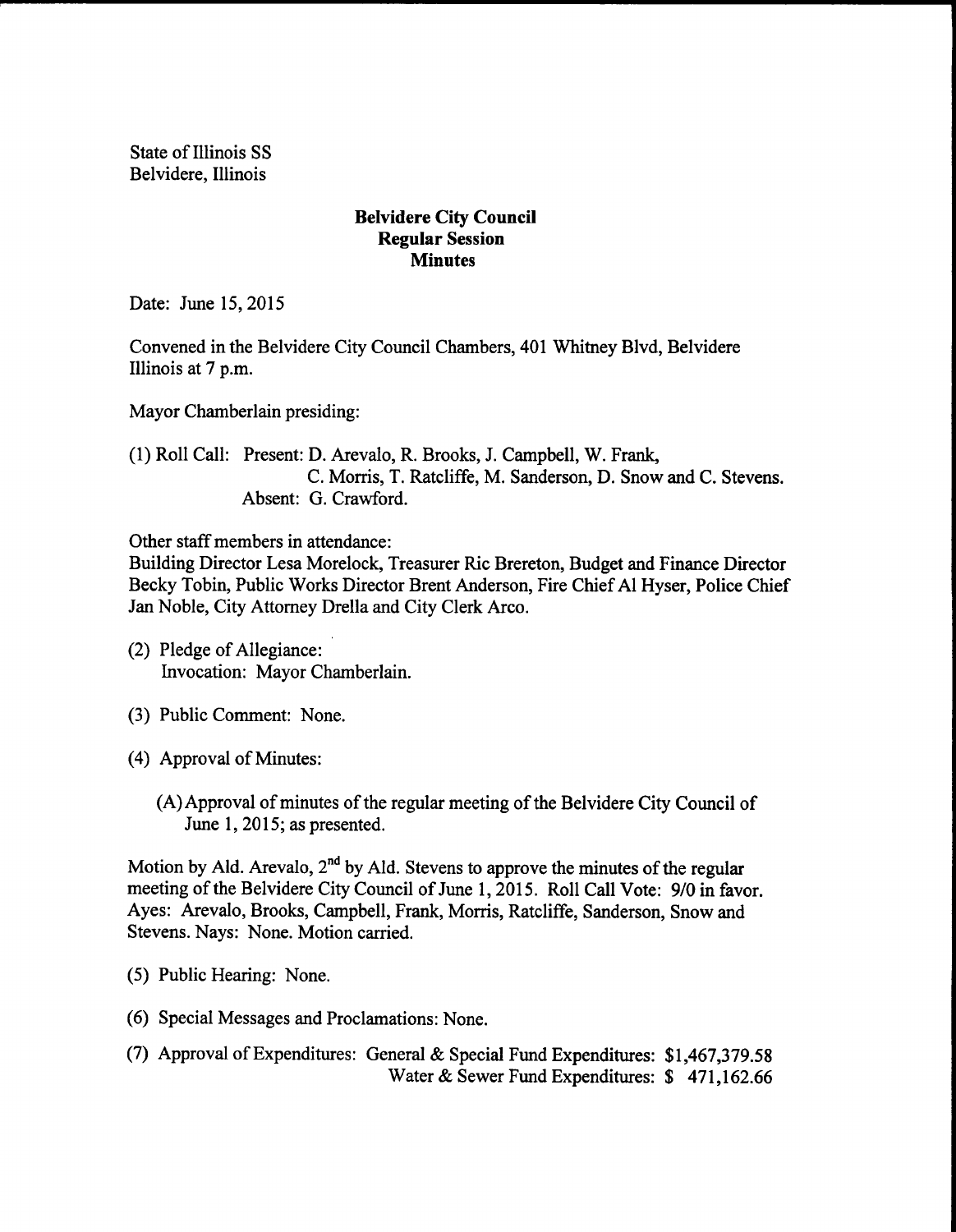Belvidere City Council June 15,  $2015$  2

Motion by Ald. Snow, 2<sup>nd</sup> by Ald. Stevens to approve the General & Special Fund Expenditures in the amount of \$1,467,379.58. Roll Call Vote: 9/0 in favor. Ayes: Brooks, Campbell, Frank, Morris, Ratcliffe, Sanderson, Snow, Stevens and Arevalo. Nays: None. Motion carried.

Motion by Ald. Brooks, 2<sup>nd</sup> by Ald. Frank to approve the Water & Sewer Fund Expenditures in the amount of \$471,162.66. Roll Call Vote: 9/0 in favor. Ayes: Campbell, Frank, Morris, Ratcliffe, Sanderson, Snow, Stevens, Arevalo and Brooks. Nays: None. Motion carried.

- 8) Committee Reports & Minutes of City Officers:
	- A) Belvidere Police Department Overtime Report of May 26, <sup>2015</sup> through June 8, 2015.
	- (B) Belvidere Fire Department Overtime Report of May 27, 2015 through June 9, 2015.
	- (C) Monthly Treasurer's Report of May 2015.
	- D) Monthly General Fund Report of May 2015.
	- E) Monthly Water/Sewer Fund Report of May 2015.
	- F) Monthly Building Department Revenue Report of May 2015.
	- G) Monthly Belvidere-Boone County Planning Department Report of May 2015.

Let the record show these reports were read and placed on file.

(H) Minutes of Committee of the Whole – Building, Planning and Zoning and Public Works of June 8, 2015.

Motion by Ald. Ratcliffe,  $2<sup>nd</sup>$  by Ald. Snow to approve the minutes of Committee of the Whole - Building, Planning and Zoning and Public Works of June 8, 2015. Roll Call Vote: 7/0/2 in favor. Ayes: Frank, Ratcliffe, Snow, Stevens, Arevalo, Brooks, Campbell. Nays: None. Abstain: Morris and Sanderson. Motion carried.

- 9) Unfinished Business:
	- A) Ord.  $\#254H 2^{nd}$  Reading: An Ordinance Granting a Special Use for Indoor Commercial Entertainment within the PB, Planned Business District 892-900 Belvidere Road). Tabled June 1, 2015.
	- B) Ord.  $\#253H 2^{nd}$  Reading: An Ordinance Revising Ordinance  $\#212H$ , the 2014-2015 Budget Ordinance for the City of Belvidere, Illinois.

Motion by Ald. Arevalo, 2<sup>nd</sup> by Ald. Snow to pass Ord. #253H. Roll Call Vote: 9/0 in favor. Ayes: Morris, Ratcliffe, Sanderson, Snow, Stevens, Arevalo, Brooks, Campbell and Frank. Nays: None. Motion carried.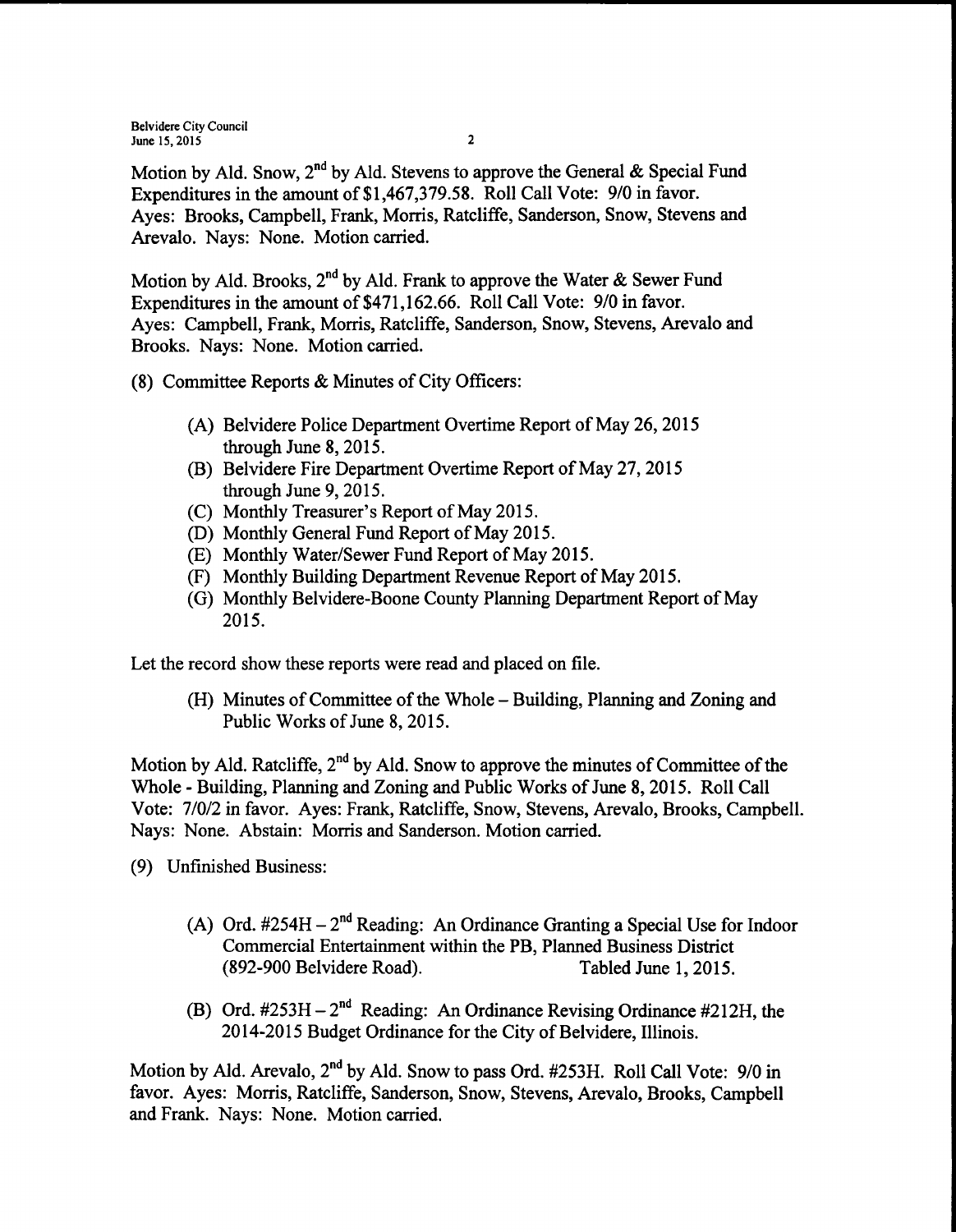(C) Ord.  $#258H - 2<sup>nd</sup> Reading: An Ordinance Authority the Sale of Certain$ Personal Property (Police Vehicles).

Motion by Ald. Frank, 2<sup>nd</sup> by Ald. Snow to pass Ord. #258H. Roll Call Vote: 9/0 in favor. Ayes: Ratcliffe, Sanderson, Snow, Stevens, Arevalo, Brooks, Campbell, Frank and Morris. Nays: None. Motion carried.

10) New Business:

(A) Res. #2031-2015: A Resolution Pertaining to Prevailing Rates.

Motion by Ald. Morris, 2<sup>nd</sup> by Ald. Stevens to adopt Res. #2031-2015. Roll Call Vote: 7/2 in favor. Ayes: Snow, Stevens, Arevalo, Campbell, Frank, Morris and Ratcliffe. Nays: Sanderson and Brooks. Motion carried.

Motions forwarded from Committee of the Whole- Building, Planning and Zoning and Public Works of June 8, 2015.

- A) Motion by Ald. Brooks,  $2<sup>nd</sup>$  by Ald. Stevens to waive the bidding process for repairs and reinstalling the pumping equipment to Well #5. Roll Call Vote: 9/0 in favor. Ayes: Snow, Stevens, Arevalo, Brooks, Campbell, Frank, Morris, Ratcliffe and Sanderson. Nays: None. Motion carried.
- B) Motion to approve the estimate from Great Lakes Water Resources Group, in an amount not to exceed \$118,447.70 to complete the repairs and reinstall the pumping equipment at Well #5. Roll Call Vote: 9/0 in favor. Ayes: Stevens, Arevalo, Brooks, Campbell, Frank, Morris, Ratcliffe, Sanderson and Snow. Nays: None. Motion carried.
- C) Motion to approve the low bid from Rock Road Companies in an amount of \$430,383.48 for the 2015 MFT Street Overlay Program, subject to IDOT approval. This work will be paid for from the MFT Funds. Roll Call Vote: 9/0 in favor. Ayes: Arevalo, Brooks, Campbell, Frank, Morris, Ratcliffe, Sanderson, Snow and Stevens. Nays: None. Motion carried.
- D) Motion to approve the low bid from Maintenance Coatings, in the amount of 32,097.50 for the 2015 MFT Paint Striping Project, subject to IDOT approval. This work will be paid for from MFT Funds. Roll Call Vote: 9/0 in favor. Ayes: Brooks, Campbell, Frank, Morris, Ratcliffe, Sanderson, Snow, Stevens and Arevalo. Nays: None. Motion carried.
- E) Motion to approve the proposal from HD Supply Waterworks in the amount of \$5,300 for furnishing a 16" valve for aeration tank #5 at the WWTP. This equipment will be paid for from the depreciation fund. Roll Call Vote: 9/0 in favor. Ayes: Campbell, Frank, Morris, Ratcliffe, Sanderson, Snow, Stevens, Arevalo and Brooks. Nays: None. Motion carried.